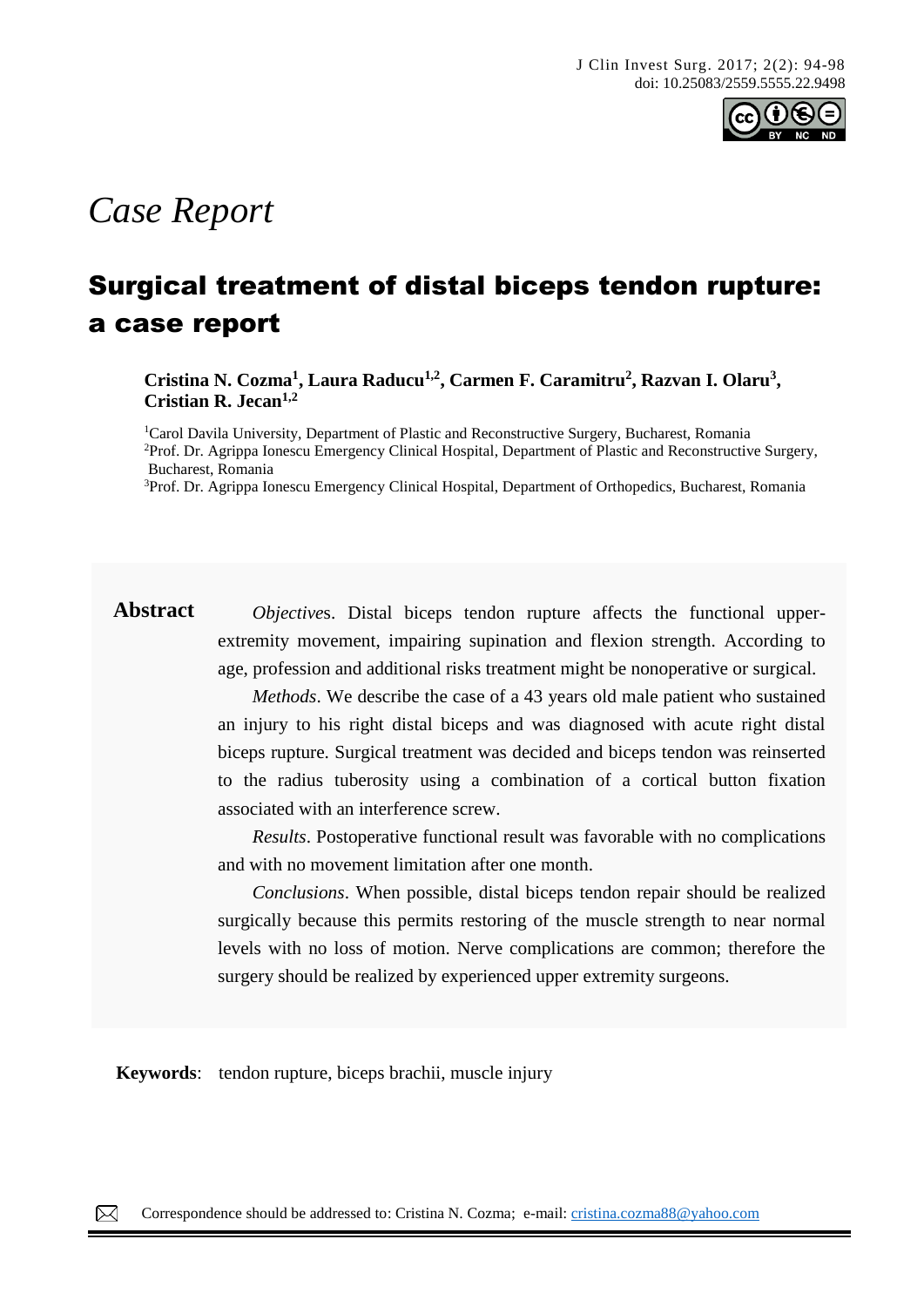## **Introduction**

Biceps brachii is a long two headed muscle situated superficially in the anterior part of the upper arm. Its origin is on the scapula, the long head arises from the supraglenoid tubercle and the short head from the coracoids process. Both heads converge and form a single muscle belly that attaches distally with a stronger tendon to the radial tuberosity and via the bicipital aponeurosis to the forearm fascia. Its innervation is realized by the musculocutaneous nerve, which runs under the muscle (1). Biceps brachii muscle is the principal supinator of the forearm and is also an important elbow flexor (2).

Biceps tendon rupture occurs in 97% of the cases in the proximal part usually involving the long head (1), while in rare cases (3%) occur in the distal part with rupture of the distal insertion (3). Distal biceps rupture usually affect active male patients of 30 to 60 years old. In some cases a predisposition may exist, smoking increasing the risk by 7.5 times as are also steroid injections (4). In most of the cases, ruptures involve healthy people, and occur after applying an eccentric extension load to the elbow (3). People complain a "pop" at the time of injury associated with swelling, pain and ecchymosis. Range of motion is normal with flexion of the elbow due to brachialis and brachioradialis muscles (2).

Ultrasound and MRI are used for a proper diagnostic of a complete or partial rupture. Treatment options are usually operative, due to significant loss of forearm flexion (5).

In this paper is described the case of a patient with distal biceps tendon rupture, surgically repaired through a single incision with total recovery of the flexion and supination strength.

### **Case Report**

anterior upper arm. The previous day he sustained an injury to his right forearm and flexed elbow and he felt a sudden pain associated with a "pop". Local examination revealed pain, swelling, ecchymosis over the antecubital fossa associated with a "Popeye" deformity on the upper arm (Figure 1). The patient had a slightly weakness of elbow flexion and supination of the forearm and the hook test was abnormal.



**Figure. 1** "Popeye" deformity of the upper arm

Radiographs of the elbow were normal and an ultrasound was performed and confirmed the diagnostic of complete rupture of biceps tendon (Figure 2).



**Figure 2** Ultrasound examination with complete rupture of biceps tendon

A 43 years old male patient with no associated aponeurosis were visualized. The antebrahial lateral comorbidities was admitted in our department of nerve was identified and preserved. The radial plastic surgery with swelling and ecchymosis of the tuberosity was discovered by progressive dissection Considering the patient's age and occupation (soldier), surgical treatment was decided. The patient was operated under axillary block anesthesia in a supine position, using a side table, without a tourniquet. An incision was realized on the anterior part of the cubital fossa, the cubital veins were preserved, and the ruptured tendon and bicipital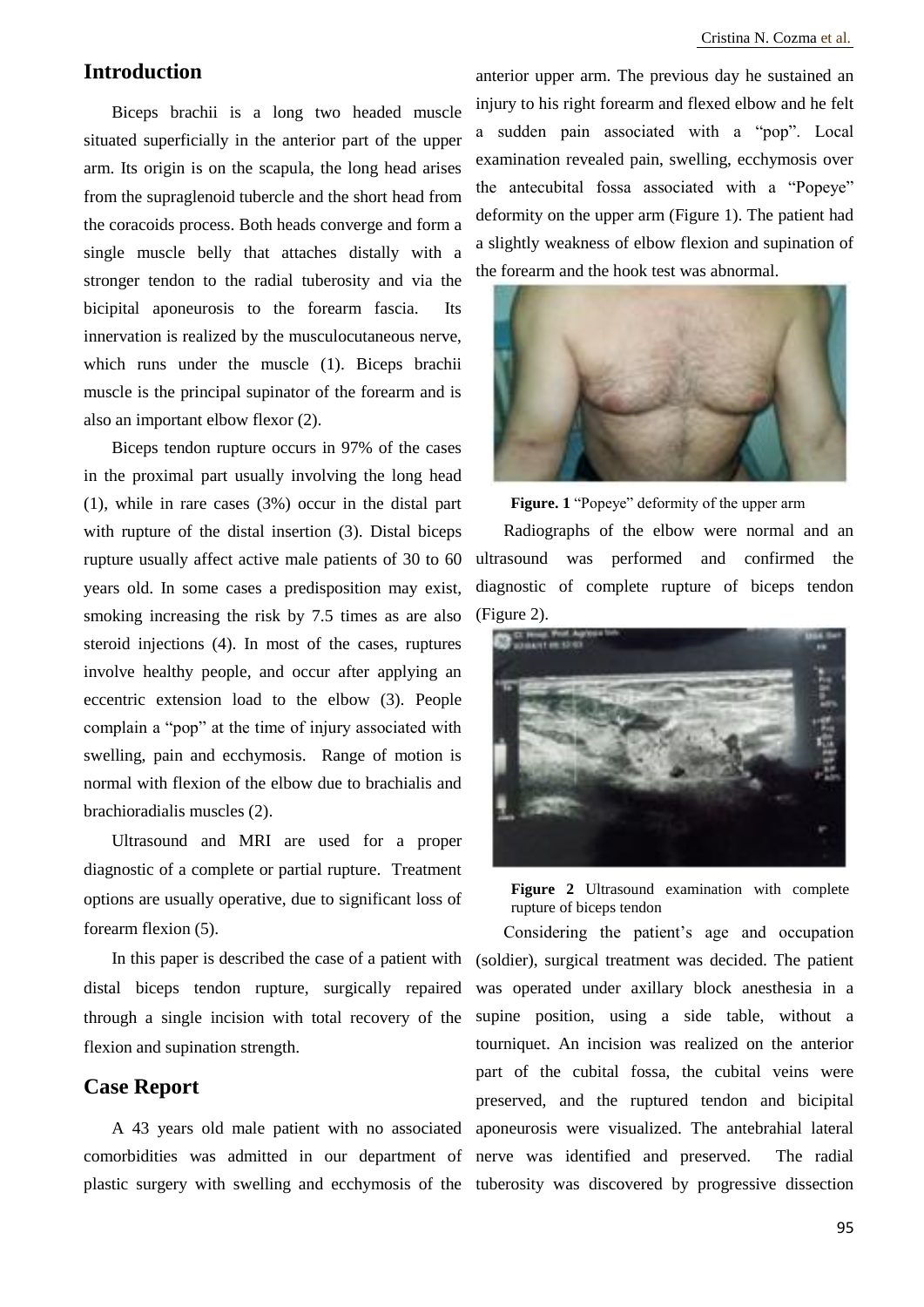#### Surgical treatment of distal biceps tendon rupture; case report

between the lateral margin of the pronator teres and the and extension, with no lifting of heavier objects for medial margin of the brahioradialis muscle. The one month. ruptured tendon end was freshened and the compromised tissue was debrided. The tendon was then passed through a 7 mm sizing block to be sure that it will fit the bone tunnel. The tendon was sutured with suture limbs, attached to a button. The radial tuberosity was exposed and a bicortical tunnel was realized with the elbow in extension and supination. The button with the tendon was inserted through the bone tunnel and the free suture limbs were pulled to lock the button against the radius. Once the tendon was inserted and locked, another screw was put into the bone tunnel pushing the tendon more ulnar (Figure 3). Hemostasis was realized and the wound was closed. The patient had an immobilization in 90 degrees of flexion with the forearm in supination.



Figure 3. Distal biceps tendon insertion; intraoperative result

The postoperative radiograph showed a good insertion of the button through the radius (Figure 4). The following day, the patient complained of increased paresthesia and numbness on the dorsal side of the thumb, index and long finger corresponding to the sensitive territory of the superficial branch of the radial nerve. After one week of treatment with vitamin B the symptoms disappeared.

after that the patient was permitted to do active flexion immobilization.



Figure 4. Distal biceps tendon insertion; postoperative result

#### **Discussions**

Rupture of the distal biceps tendon occurs in 3% of the cases mostly at the tendinous insertion. Usually occur in male patients between thirty and sixty years old, in the dominant extremity, who have done an increased amount of sport activities (army forces) (2), all these characteristics being consistent with our 43 years old patient who was employed as a soldier.

The injury mechanism is most commonly an eccentric load applied to a flexed elbow. There are two theories that could explain the injury of the tendinous insertion. The first relates a poor vascular supply of the distal insertion of the biceps (posterior interosseous recurrent artery) compared with the proximal part of the distal biceps (branches of the brachial artery) (6). The other theory endorses the fact that repetitive rotation of the forearm can realize a mechanical injury on the distal biceps tendon (6).

Immobilization was maintained for 2 weeks and Nonoperative treatment involves rest and Distal biceps tendon rupture treatment is controversial (2). Nonoperative treatment has inferior outcomes and might be used in elderly patients who do not require supination and active flexion strength or when comorbidities contraindicate surgical intervention (5). This treatment has a 40% loss of supination strength and a 30% loss of flexion strength, but rarely impacts the daily living activities (4).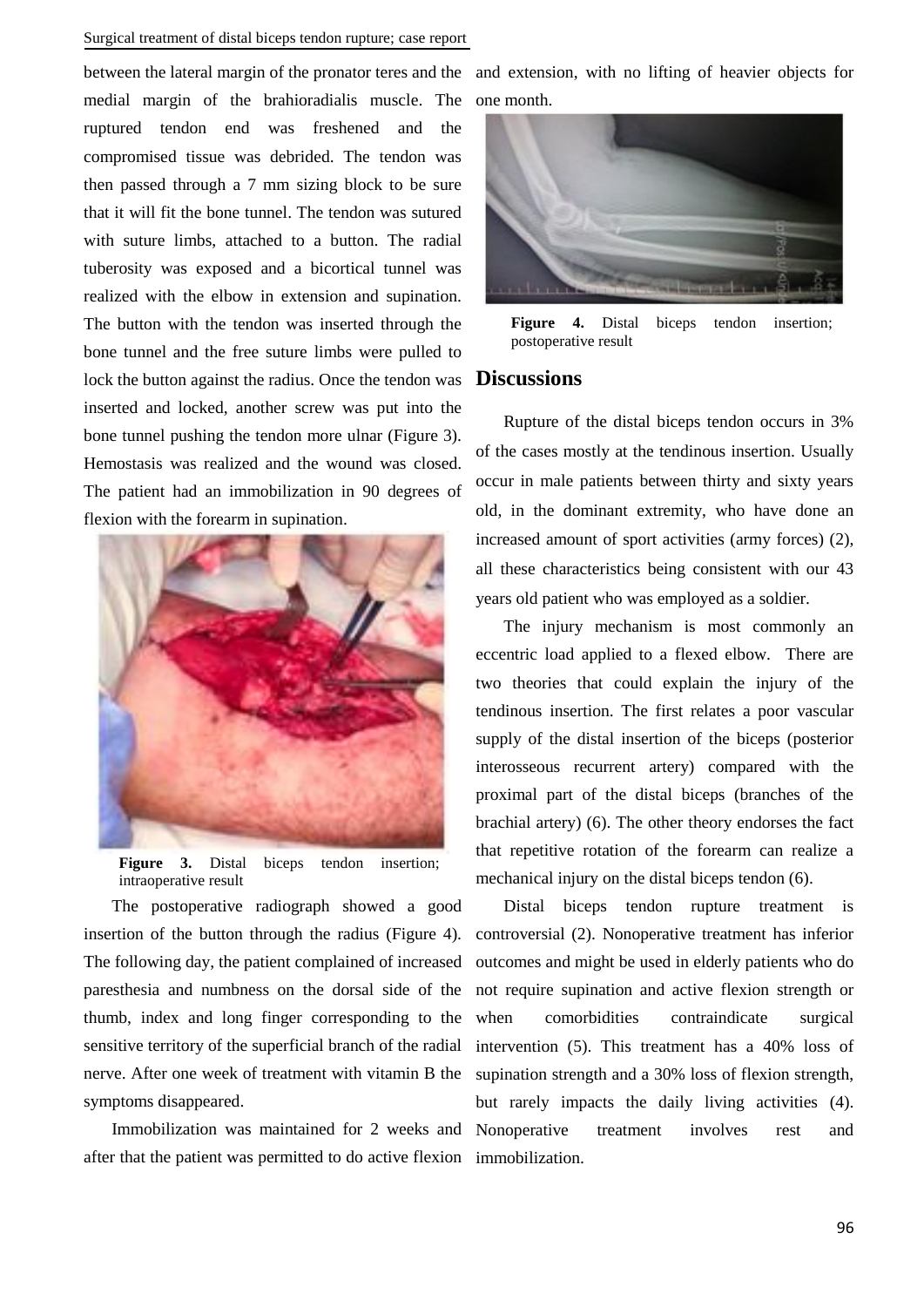Surgical treatment has led to superior outcomes 2. (7). Recent approaches in fixation techniques of the tendon include suture anchors, endo-buttons, bioabsorbable interference screws and cortical buttons. In our case was used a combination of a cortical button fixation associated with an interference screw that created a strong and anatomic repair (8).

The main complication after surgery involves nerve injuries, especially lateral antebrahial cutaneous nerve that lies superficially between the biceps and the brachialis muscle (5). In our case the patient had no injury of this nerve, but he experienced a slightly lesion of the superficial radial nerve probably due to excessive retraction in the elbow joint area where the radial nerve bifurcates. Nerve function recovered after 5. one week with no sequelae.

Other complications include heterotopic ossification, postoperative fracture, tendon re-rupture, complex regional pain syndrome, and wound infection (9).

## **Conclusions**

Although rupture of the distal biceps tendon occurs rarely, may lead to severe functional 7. impairment of the upper extremity. Treatment may be nonoperative or surgical according to the needs of every patient.

In surgical treatment nerve complications are quite common, but usually are transient and reversible. In young patients with no additional comorbidities early anatomical reattachment to the tuberosity of the radius represents a standard of care, realizing a strength restoration to near normal levels with no loss of motion.

## **References**

1. Susan Standring. Gray's Anatomy; The Anatomical Basis of Clinical Practice, Expert 9780702058455

- Stucken C, Ciccotti MG. Distal biceps and triceps injuries in athletes. *Sports Med Arthrosc*. 2014; 22(3): 153-63. PMID: 25077745, <https://doi.org/10.1097/JSA.0000000000000030>
- 3. Hrubina M, Behounek J, Skotak M, Krumpl O, Mika P, Olgun D. The results of primary repair after distal biceps tendon rupture. *Acta Orthop Traumatol Turc*. 2013; 47(5): 301-6. PMID: 24164937,

#### <https://doi.org/10.3944/AOTT.2013.2820>

- 4. Alanis Blancas LM, Zamora Muñoz PM, Cruz Miranda A. Distal biceps tendon tear. A case report. *Acta Ortop Mex*. 2009; 23(4): 228-31. PMID: 19960662
- 5. Quach T, Jazayeri R, Sherman OH, Rosen JE. Distal biceps tendon injuries--current treatment options. *Bull NYU Hosp Jt Dis*. 2010; 68(2): 103- 11. PMID: 20632985
- 6. Fajardo MR, Rosenberg Z, Christoforou D, Grossman JA. Multiple nerve injuries following repair of a distal biceps tendon rupture--case report and review of the literature. *Bull Hosp Jt Dis*. 2013; 71(2): 166-9. PMID: 24032620
- 7. Seiler JG 3rd, Parker LM, Chamberland PD, Sherbourne GM, Carpenter WA. The distal biceps tendon. Two potential mechanisms involved in its rupture: arterial supply and mechanical impingement. *J Shoulder Elbow Surg*. 1995; 4(3): 149-56. PMID: 7552670, [https://doi.org/10.1016/S1058-2746\(05\)80044-8](https://doi.org/10.1016/S1058-2746(05)80044-8)
- 8. Zenteno-Chávez B, Arredondo-García H, Morales-Chaparro I. Biceps tendon rupture in athletes. Diagnosis and management modalities. Report of three cases. *Acta Ortop Mex*. 2012; 26(2): 116-20. PMID: 23323302
- 9. Thomas JR, Lawton JN. Biceps and Triceps Ruptures in Athletes. *Hand Clin*. 2017; 33(1): 35-46. PMID: 27886838, <https://doi.org/10.1016/j.hcl.2016.08.019>
- Consult. 40th Edition. *Elsevier* 2008. ISBN: 10. Garon MT, Greenberg JA. Complications of Distal Biceps Repair. *Orthop Clin North Am*.